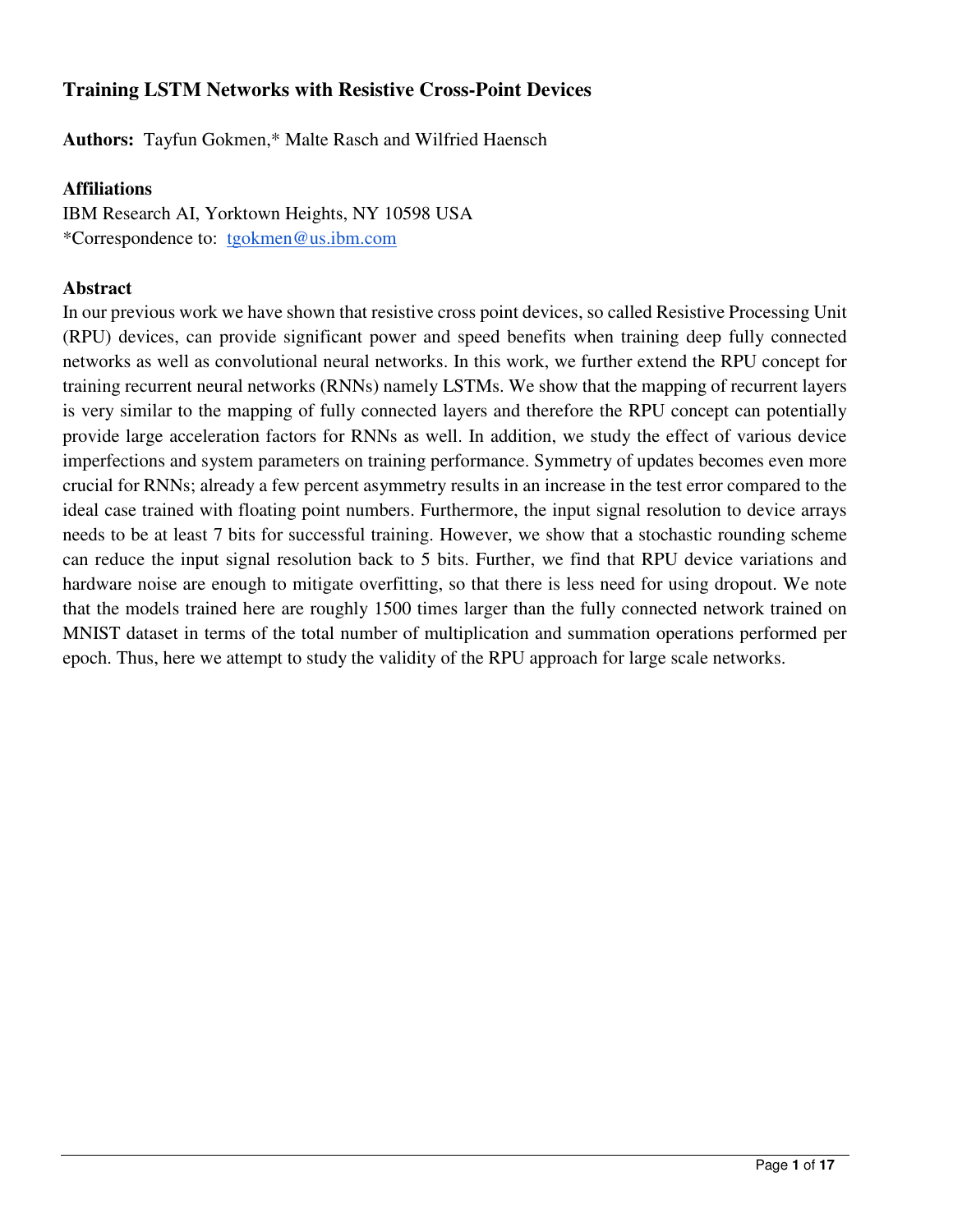## **INTRODUCTION**

Deep neural networks (DNN) [1] have made tremendous improvements in the past few years tackling challenging problems such as speech recognition [2] [3], natural language processing [4] [5], image classification [6] [7], and machine translation [8]. These accomplishments became possible thanks to advances in computing resources, availability of large amounts of data and clever choices of neural network architectures. For instance, the spatial correlation in the data are tackled by convolution neural networks (CNNs) [6] [9] [10] whereas the temporal correlations can be handled by recurrent networks [11]. One of the most common recurrent architectures is long short-term memory (LSTM) [12] [13]. LSTMs in combination with CNNs provide end-to-end trainable building blocks for composing complex neural network architectures, that are used for challenging tasks such as image captioning [14]. Training these large complex DNNs is extremely computational intensive task and today most of these workloads run on general purpose digital hardware such as CPUs and GPUs in a massively parallel fashion [15] [16] [17] [18]. There are many attempts to accelerate training of large scale DNNs by designing and using specialized digital hardware [19], such as Google's TPU [20] or Intel's KNL [21], relying on optimized multiplication and summation operations. In addition to the digital approaches, resistive cross-point device arrays are also promising candidates that perform the multiplication and summation operations in the analog domain which can provide massive acceleration and power benefits [22].

The concept of using resistive cross-point device arrays [22] [23] [24] [25] [26] [27] [28] as DNN accelerators has been tested, to some extent, by performing simulations for the specific case of fully connected [22] and convolutional neural networks [29]. The effect of various device properties and system parameters on training performance has been evaluated to derive the required device and system level specifications for a successful implementation of an accelerator chip to efficiently train DNNs [22] [30]. A key requirement is that these analog resistive devices must change conductance symmetrically when subjected to positive or negative pulse stimuli. Indeed, these requirements differ significantly from those needed for memory elements and therefore require either an additional circuit overhead [31] or systematic search for new physical mechanisms, materials and device designs to realize such an ideal resistive element for DNN training. In addition to these critical device properties, the peripheral circuits and the whole system needs to be designed carefully within the specifications for successful DNN training. For instance, the input number normalization and output signal bound detection are shown to be critical while training CNNs [29] on the MNIST dataset and therefore these techniques may be incorporated into the system design.

It is clear that resistive cross-point devices, so called resistive processing unit (RPU) device arrays, are a promising candidate for compute intensive DNN tasks; however, any future hardware that is targeting DNN applications needs to be able to offer solutions for handling a range of network architectures including fully connected, convolutional as well as recurrent layers. Here, we extend the application space of RPUs to recurrent neural networks. We show how to map the complex recurrent LSTM blocks to RPU arrays and test the effect of various device level imperfections and peripheral circuit constraints, such as input signal resolution, to the training accuracy of LSTM networks on a character based language model. We also study the effect of dropout during training LSTMs in the presence of device imperfections and system level constraints. Although dropout is critical while training large LSTMs with floating point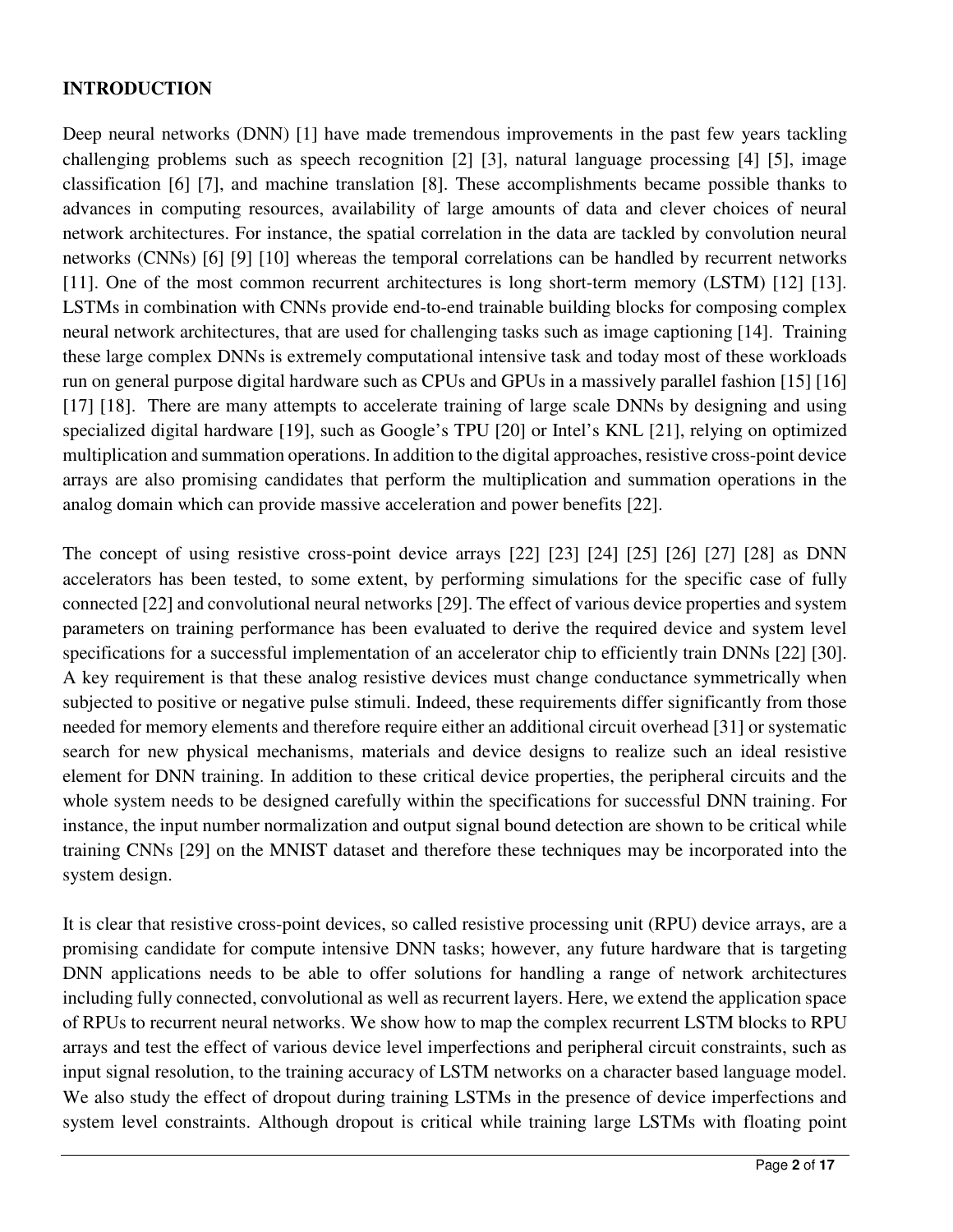numbers to mitigate overfitting, it turns out that for RPU simulations training is not significantly affected by dropout. This suggests that some of the device imperfections and noise in the hardware may act as a regularization term during training. However, we also show that among all device variations symmetric updates become increasingly more important and the asymmetry term needs to be minimized for successful training. Our results further emphasize the importance of device symmetry when realizing a resistive element suitable for DNN training.

## **MATERIALS AND METHODS**

### **LSTM Block**

The dynamics of an LSTM block [12] is described using deterministic transitions from previous state to current state as shown by equations below and with its corresponding computational graph in Figure 1:



**Figure 1.** Computational graph of a LSTM block

$$
f_t = sigmoid(W_f x_t + U_f h_{t-1} + b_f)
$$
\n(1)

$$
i_t = sigmoid(W_i x_t + U_i h_{t-1} + b_i)
$$
\n(2)

 $o_t = sigmoid(W_0 x_t + U_0 h_{t-1} + b_0)$  (3)

$$
g_t = \tanh(W_g x_t + U_g h_{t-1} + b_g) \tag{4}
$$

$$
c_t = f_t \times c_{t-1} + i_t \times g_t \tag{5}
$$

$$
h_t = o_t \times \tanh(c_t) \tag{6}
$$

where  $x_t$  is the input vector of length *n* for the current time step *t*,  $h_{t-1}$  and  $h_t$  are the hidden state vectors,  $c_{t-1}$  and  $c_t$  are the memory state vectors of length m from the previous and current time steps, respectively. The trainable parameters for the LSTM block are stored in  $W_f$ ,  $W_i$ ,  $W_o$ ,  $W_c$  matrixes of sizes  $m \times n$ ,  $U_f$ ,  $U_i$ ,  $U_o$ ,  $U_c$  matrixes of sizes  $m \times m$  and bias terms  $b_f$ ,  $b_i$ ,  $b_o$ ,  $b_c$  of sizes  $m \times 1$ .  $f_t$ ,  $i_t$ ,  $o_t$  and  $g_t$ respectively correspond to the forget gate, input gate, output gate and new candidate memory state, all of which are vectors of length  $m$ . In these equations  $sigmoid$  and  $tanh$  functions are applied element-wise and  $\times$  is an element-wise multiplication (Hadamard product).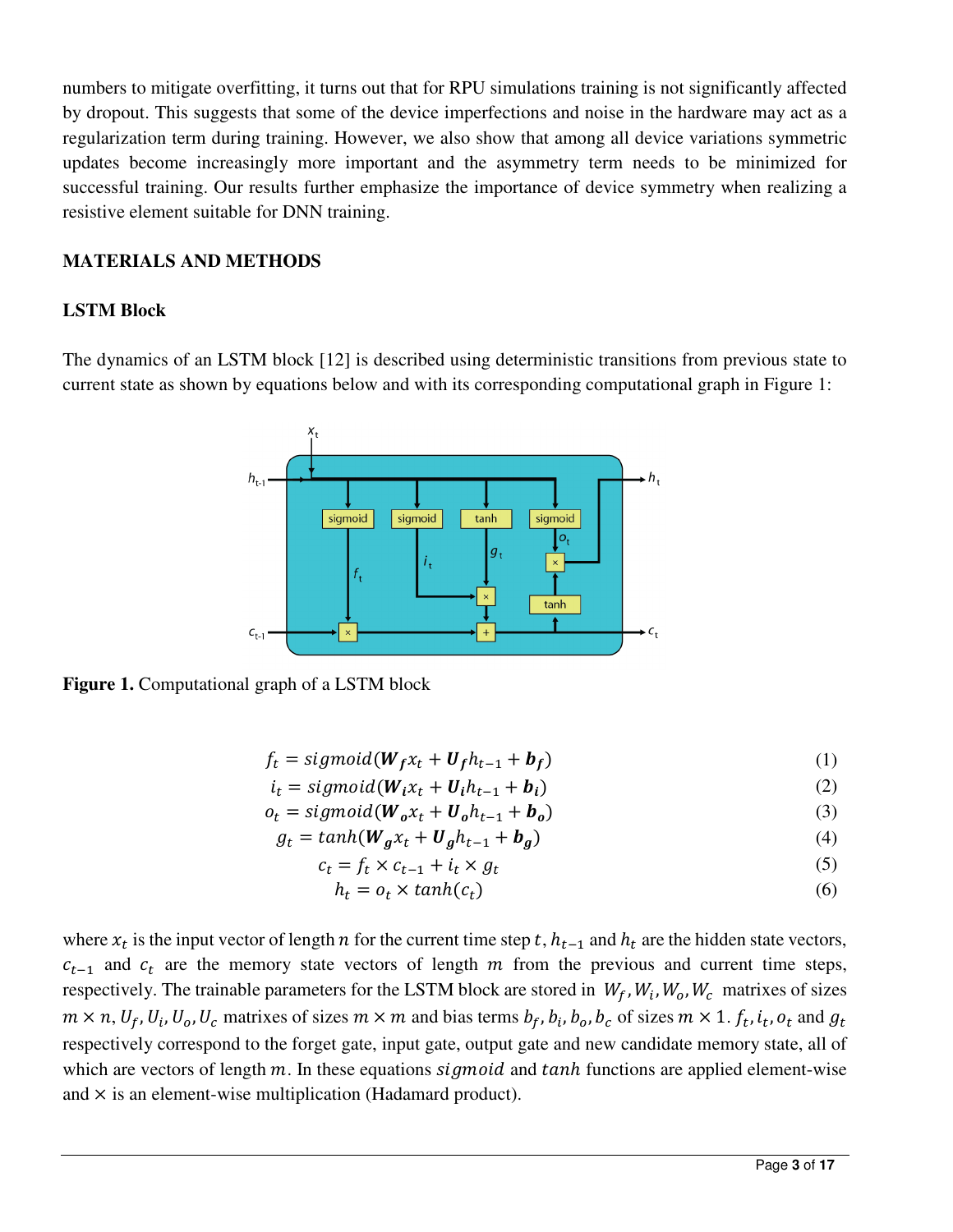Just like regular feed forward networks, LSTM networks are trained using backpropagation algorithm [32]. However, the concept of time in the case of an LSTM is simply expressed by a well-defined ordered series of calculations linking one time step to the next one and therefore error signals are backpropagated in time. The number of unrolling steps through time  $(bptt)$  used for backpropagation is a hyperparameter of the LSTM training. During training, all activations calculated during the forward pass for each time step need to be stored for the backward pass (for the derivative calculations). Once the backward pass is completed for all *bptt* time steps, the total weight change, which is the sum of the gradients from each time step, can be calculated and applied to update the weights. Similar to the weight sharing concept for convolutional layers at different spatial locations, for an LSTM block the weights are shared between different time steps and the amount of sharing is controlled by the choice of  $bptt$  during training.

### **Mapping of an LSTM Block to Resistive Device Arrays**

Figure 2 illustrates all the calculations that need to be performed for an LSTM block during a forward pass and their mapping onto an RPU array. All of the trainable parameters of an LSTM block can be organized into a single matrix W of size  $4m \times (m + n + 1)$  which is then mapped onto a single RPU array of the same size. The temporary input vector to the RPU array that is used for each time step is shown as  $\tilde{x}$  which is the concatenated vector of the input vector  $x_t$  from current time step, the hidden state vector  $h_{t-1}$  from the previous time step and a single bias value of unity. Performing a single vector matrix multiplication  $\tilde{y} = W\tilde{x}$  yields a vector  $\tilde{y}$  of length 4*m* where different portions can be used to calculate activations given by Eqs. (1)-(4) for a single time step. We note that the single  $\tilde{y} = W\tilde{x}$  operation completes all the linear transformations that are needed and that has the computational complexity of  $\theta(4m \times (m + n + 1))$ . It can be performed with  $\theta(1)$  time complexity once mapped to RPU arrays thanks to the array parallelism. All other computations shown above are point wise operations and therefore have the computational complexity of  $O(m) + O(n)$ . We assume this part of the computations are performed outside of the RPU array by a digital block, the so-called non-linear function unit (NLF). We note that all steps shown by Eqs.  $(1)-(6)$  are repeated *bptt* times before error backpropagation starts; and similar computation steps are performed during the error backpropagation starting from the last time step. For instance, in the backward pass the computations that are performed on the array can be written as  $\tilde{z} = W^T \tilde{\delta}$ , where  $\tilde{\delta}$  is the temporary error signal generated at each time step and  $W^T$  is the transpose of the original weight matrix used during the forward pass.  $\tilde{z}$  vector is further processed by the NLF units so that the error signal for the previous time step can be generated. Once the backward steps are repeated bptt times, the weight update can be written as a series of updates  $W \leftarrow W + \eta(\tilde{\delta} \tilde{x}^T)$  that is again performed bptt times for the  $\tilde{x}$  and  $\tilde{\delta}$  vectors used at each iteration step during the forward and backward pass. Therefore, a LSTM block can be viewed as a fully connected layer but with parameter sharing that happens between time steps by reusing the same weight matrix for each step of the calculation. We emphasize that all other non-linear operations of the LSTM block are performed by the NLF units outside the array; and these NLF units require an access to a local or an external storage (memory) in order to save the intermediate results computed during the forward (and backward) pass that are also needed during the error calculation at backward pass (and update cycle).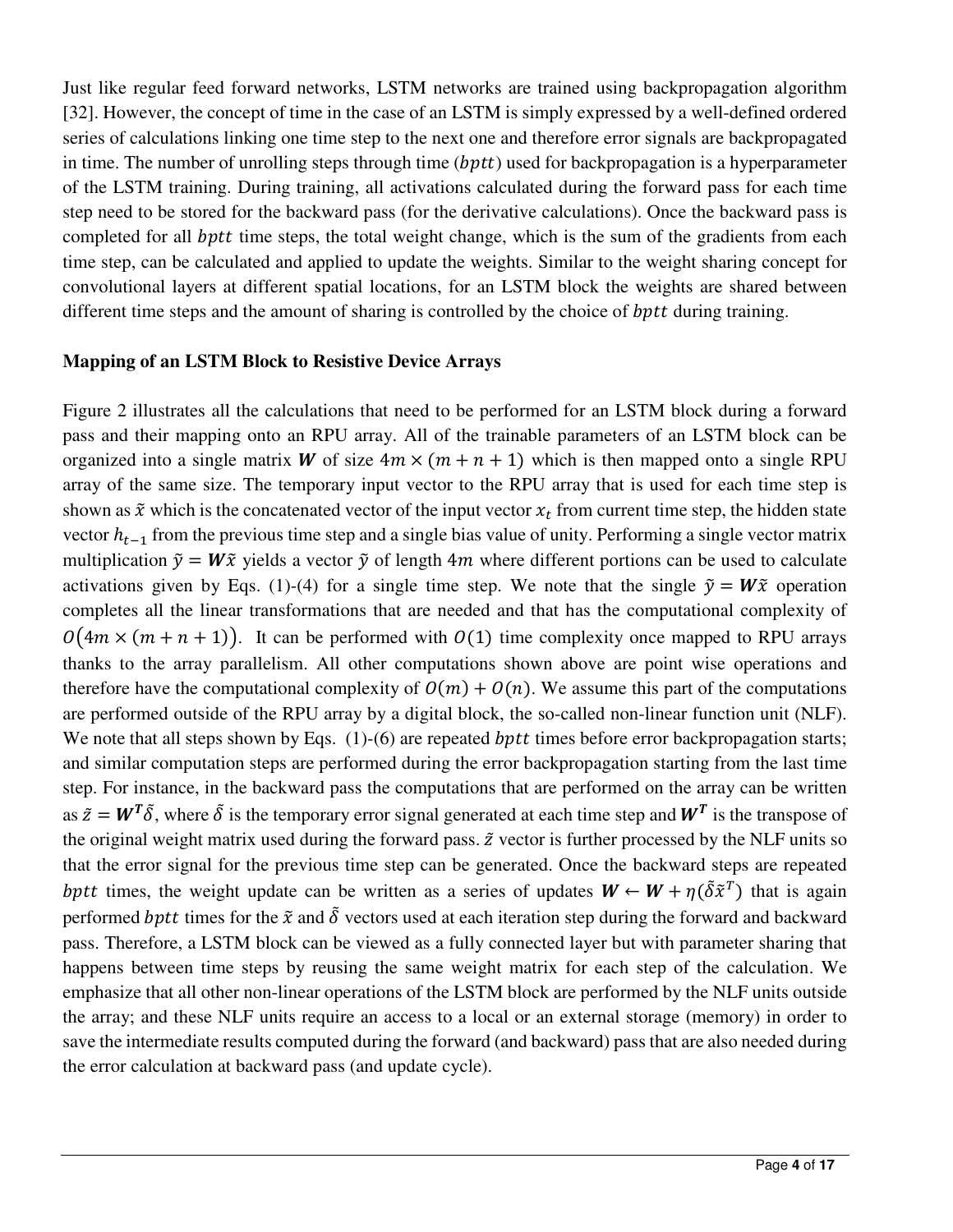

**Figure 2.** Schematics of an LSTM block mapped to an RPU array. The input vectors to the RPU array and the output vectors from the array are shown for the forward pass only. All activations are calculated and stored outside the array by digital circuits.

## **RESULTS**

In order to test the validity our approach to map LSTMs to RPUs, we train LSTM networks similar to those described in [13], composed of 1 or 2 stacked LSTM blocks, with different number of hidden vector sizes of 64, 128, 256 or 512 on two datasets: Leo Tolstoy's War and Peace (WP) novel and Linux Kernel (LK) consisting of 3,258,246 and 6,448,461 characters, respectively. We split the data into training and test sets as 2,933,246 and 325,000 characters for WP and 6,111,421 and 337,040 characters for LK where each dataset, respectively, have a total vocabulary of 87 and 101 characters. Throughout the paper we use the following naming convention consisting of the network block, stacking, hidden vector length and the dataset. For instance LSTM2-512-WP is a 2 stacked LSTM network with a hidden vector size of 512 trained on the WP dataset. Following the mapping described above for LSTM2-512-WP we use 3 different arrays with sizes  $2048 \times (512 + 87 + 1)$  and  $2048 \times (512 + 512 + 1)$  for the two LSTM blocks and a third array of size  $87 \times (512 + 1)$  for the last fully connect layer before softmax activation. We note that the total number of trainable parameters for the largest networks trained here are about 3.4M and the total number of multiplication and summation operations that needs to be performed during a single training epoch is about  $10^{14}$ . These large number of operation makes these simulations about 1500x more challenging than training the MNIST dataset on a fully connected network [22].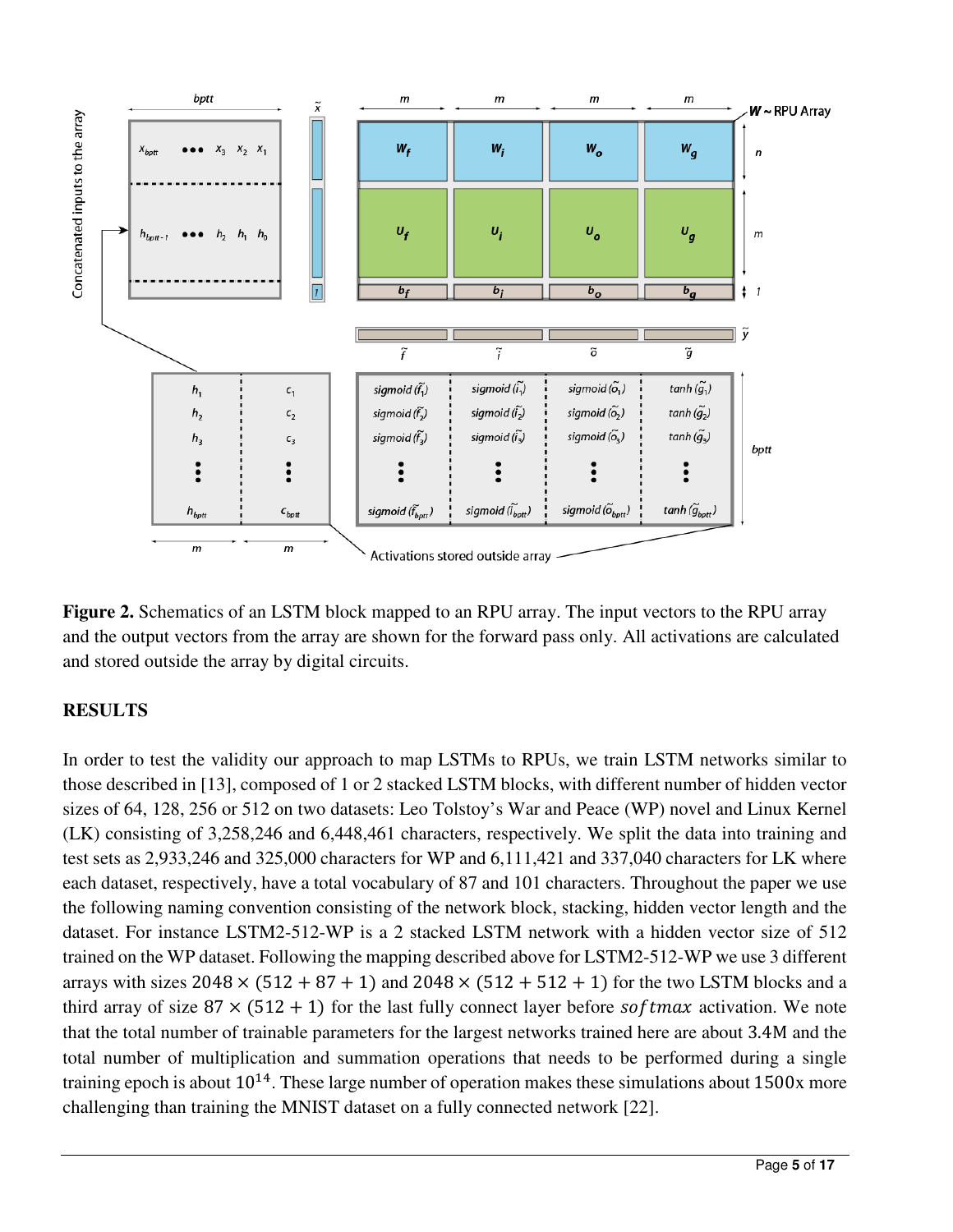#### **Optimization Approach**

It is critical to perform training simulations that can be supported by the real RPU array hardware. We note that the operations performed on the RPU array during the update cycle are all parallel but only supports a form

$$
\mathbf{W} \leftarrow \mathbf{W} + \eta (\tilde{\delta} \tilde{\mathbf{x}}^T) \tag{7}
$$

which is an outer product of two vectors and a weight update combined into a single operation. This form is consistent with the simple SGD rank-1 update but any variant of a SGD such as RMSProp, Adagard, momentum, etc., all require the calculation of the gradient values first and then updating the weight value using some history dependent parameter per weight that is a function of previous weight values and/or gradients. In its most general form these operations can be written as a two-step process

$$
\Delta W = \tilde{\delta} \tilde{x}^T \tag{8}
$$

$$
W \leftarrow W + \eta \left( W_{pre}, \Delta W_{pre} \right) \Delta W \tag{9}
$$

where the first operation is the gradient calculation and the second is the weight update. On a digital hardware those calculations may be insignificant and can easily be implemented by storing and updating one additional parameter per weight and do not increase the computational complexity. However, for RPU arrays such an extra operation will break array parallelism as the update cannot be performed at constant time. The calculations of the gradients given by Eq. (8) can still be performed on a separate array with  $(1)$  time complexity, however, Eq. (9) can only be implemented column-wise serially with  $(0/m)$  time complexity and therefore violates the array parallelism.

In order not to violate parallel array operations, in our simulations training is performed using only simple SGD. Additionally, mini-batch size of unity, fixed learning rate and time unrolling steps bptt of 100 is used. Since these settings are slightly different from what is used in [13] (such as RMSProp with minibatch size of 100), we first validated our training by performing simulations using high precision floating point (FP) numbers/operations and we tried various learning rates,  $\eta$ , with different amount of dropout rates,  $p$ , for each model individually. We note that the dropout term is only introduced for non-recurrent connections following the guidelines from [33] and is consistent with [13]. Figure 3 shows the best baseline-FP results for various LSTM2-WP models with different hidden vector sizes at the corresponding learning rate and dropout rates. For each model the test cross-entropy loss is on par or slightly better than the value reported by [13] and therefore validates our simple SGD training approach.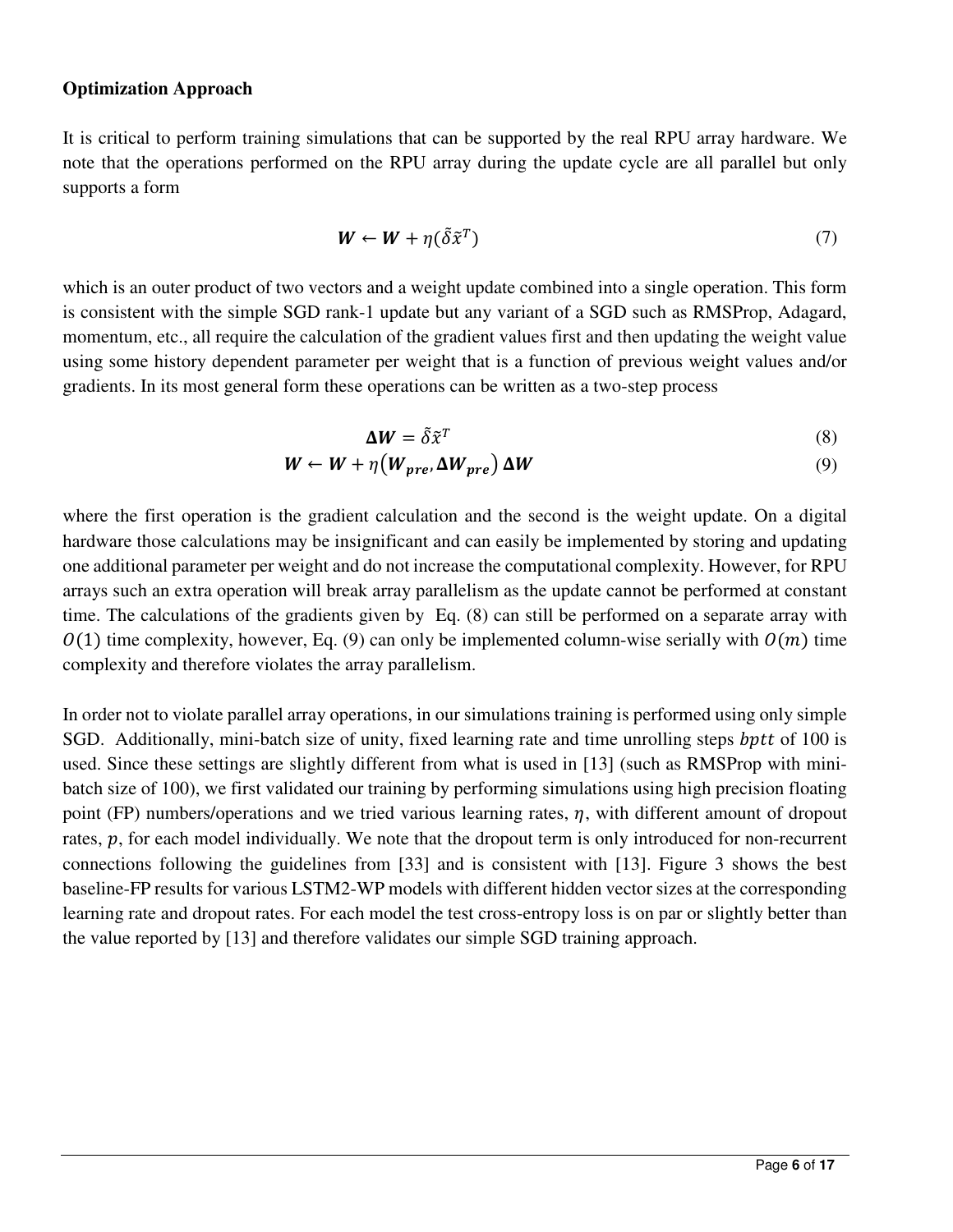#### **RPU Baseline Model**

The various RPU device imperfections and their effect on the training accuracy is tested for a fully connected [22] and a convolutional neural network [29] on the MNIST dataset. Although the same device specifications were sufficient to train both networks successfully, input/output signal normalization/renormalizations were needed for successful training of CNNs. Here in our simulations we start with a baseline model that has identical device parameters and signal normalization techniques described for CNNs [29].

The RPU-baseline model uses the stochastic update scheme [22], where the length of the stochastic stream is  $BL = 10$ . The gain factors  $C_x$  and  $C_\delta$  used for determining the pulse probability during the stochastic translation for the columns and the rows are scaled properly  $(C_x = C_\delta = \sqrt{\eta/(BL\Delta w_{min})})$  to give the desired learning rate,  $\eta$ , used for training the model; and  $\Delta w_{min}$  is the average incremental change in the weight value due to a single coincidence event. Although the average value for  $\Delta w_{min}$  is set to 0.001, in order to capture device imperfections,  $\Delta w_{min}$  is assumed to have cycle-to-cycle and device-to-device variations of 30%. Possible asymmetry in the weight updates are taken into account by using separate  $\Delta w_{min}^+$  for the positive updates and  $\Delta w_{min}^-$  for the negative updates for each RPU device. The average value of the ratio  $\Delta w_{min}^+ / \Delta w_{min}^-$  among all devices is assumed to be unity but with a 2% device-to-device variation. The bounds on the weights values,  $|w_{ij}|$ , is set to be 0.6 on average with a 30% device-to-device variation. For any real hardware implementations of RPU arrays results of the vector matrix multiplications will be noisy and this noise is considered by introducing an additional Gaussian noise, with zero mean and standard deviation of  $\sigma = 0.06$ . Furthermore, the results of the vector-matrix multiplications are bounded to a value of  $|\alpha| = 12$  to account for signal saturation. The input signals are assumed to be between [-1, 1] with a 5-bit input resolution, whereas the outputs are quantized considering a 9-bit ADC. Although the inputs signals going into the array and the outputs signals coming from the arrays are bounded, we use the noise management and bound management techniques described in [29]. In particular, the inputs/outputs are normalized/renormalized using to the absolute maximum value of the elements of vectors  $\tilde{x}$  or  $\tilde{\delta}$  during the forward and backward pass, respectively. These normalizations are crucial not only because of small backpropagating error signals as discussed in [29] but also during forward propagation, because values in  $\tilde{x}$  can go beyond unity due to the dropout term used: Note that during training time when dropping a random fraction  $p$  of activations, the remaining are scaled with  $1/(1 - p)$  and therefore the input signals go beyond unity.

The test error of this RPU-baseline simulations on various LSTM2-WP models with different hidden vector sizes are shown in Figure 3 as black curves. Each model uses the same learning and dropout rates as for the corresponding FP-baseline model. In contrast to the behavior observed for the FP-baseline models, test errors of the RPU-baseline models increase and become noisier when the size of the network is enlarged. This is a very disappointing result and if not addressed, may limit the application space of analog device arrays to only a very small network sizes.

In order to identify the main cause of this problem, we performed training at various training conditions. For the models that are trained with a larger input signal resolution of 7-bits (but otherwise identical device and system properties), as shown by red curves in Figure 3, the test error follows a trend much more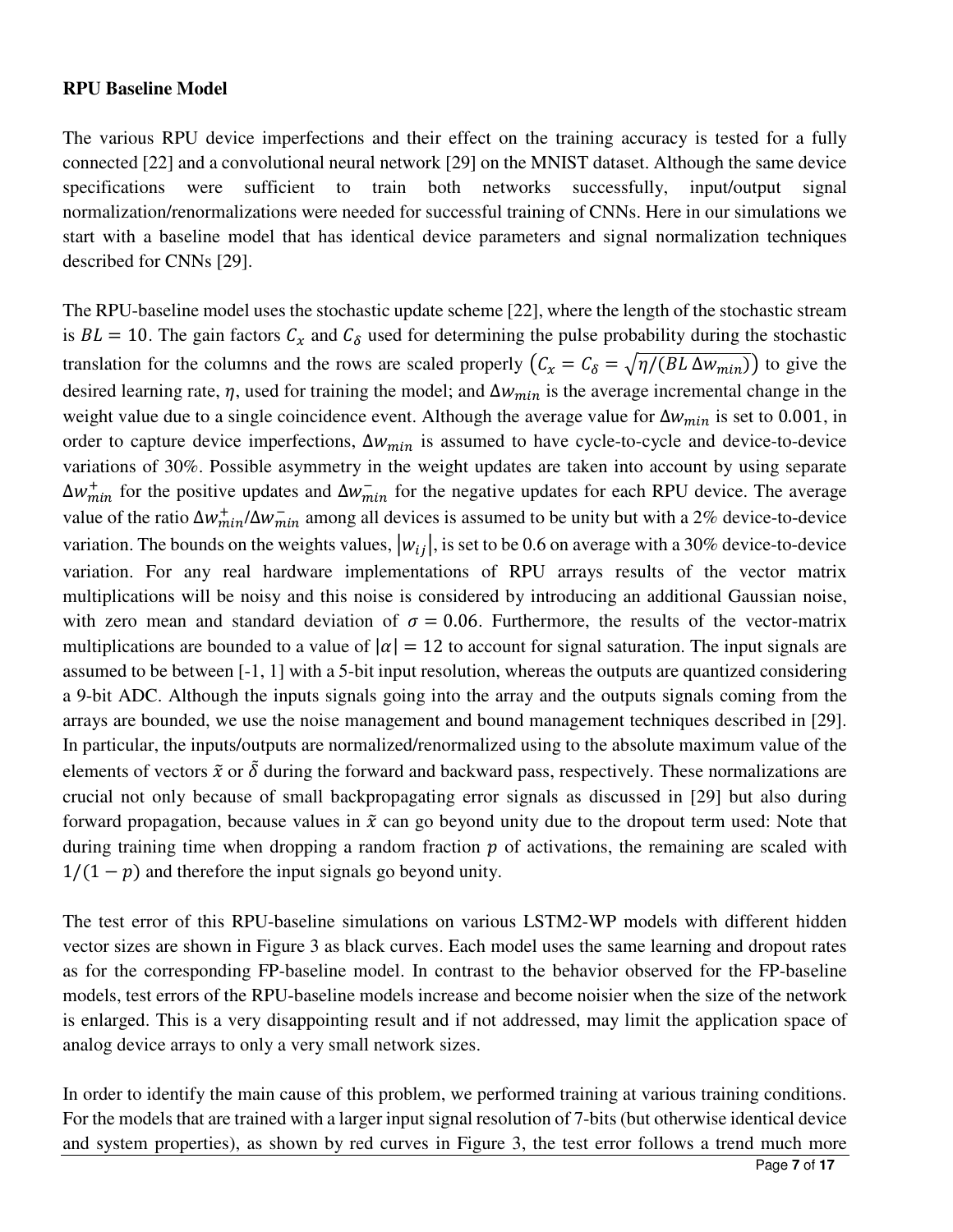similar to the FP-baseline model. Although, there remains some offset between the FP-baselines and the RPU-models trained with 7-bit input resolution, offsets tend to get smaller and RPU-models improve in performance as the number hidden vector size (or parameters) increases. These results show that the undesired behavior observed for the black curves (RPU baseline) are solely due to the limited input signal resolution of 5-bits.



**Figure 3.** Test cross-entropy loss of two stacked LSTM networks (at different hidden vector sizes) trained on the WP dataset. Open white circles correspond to the model where the training is performed using floating point (FP) numbers. Lines with different colors correspond to RPU-baseline models using different input signal resolutions and rounding schemes as given by the legend. Same dropout probability, p, and the learning rate,  $\eta$ , are used for the FP and RPU models for each network size. For the sake of comparison we did not optimize these parameters with respect to the RPU model.

## **Stochastic Rounding for Input Signals**

It is clear that the limited input signal resolution needs to be addressed for successful application of the RPU approach on large networks, however, increasing the input signal resolution comes with a cost of increased peripheral circuit complexity or computation time. For instance, for time encoded signals, increasing the input resolution from 5-bits to 7-bits increases signal duration by a factor 4 for the largest input, and therefore increases the computation (integration) time during forward and backward passes. Alternatively, for a fixed integration time, 7-bit inputs require 4 times faster clock rates during signal generation and therefore it may not be possible given the limitations due to signal filtering and clock rates. Using voltage height controlled inputs also comes with a cost, as more voltage levels need to be generated by the peripheral circuits which again increases the circuit complexity.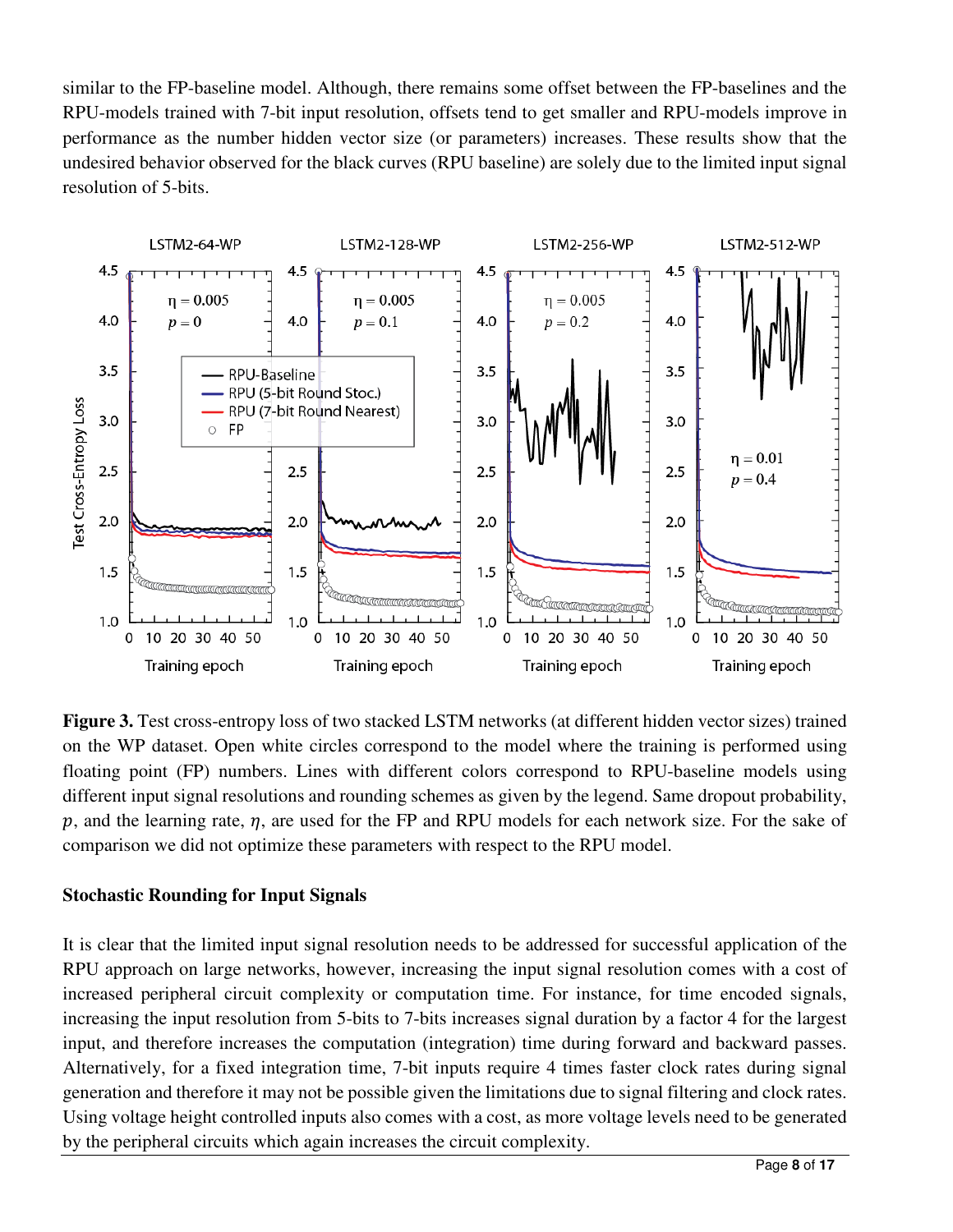Here, we propose to use a stochastic rounding scheme (instead of rounding to nearest neighbor) as a cost effective solution for the input signals while still keeping signal resolution at 5-bits. It is already shown that stochastic rounding helps during DNN training when used at different stages of approximate computing with reduced precision in the digital space [34]. However, to prove the effectiveness of stochastic rounding for training RPU arrays, we performed simulations using the same RPU-baseline model with 5-bit input resolution but instead with the stochastic rounding scheme. As shown by the blue curves in Figure 3, stochastic rounding at 5-bit input resolution give results almost identical to round-tonearest-neighbor scheme at 7-bits and therefore it can be a viable approach for real hardware implementations. The overhead of using stochastic rounding instead of rounding to nearest neighbor is very small [34] and it can be realized by specifically designing additional hardware residing in the digital blocks that moves data between RPU arrays and NLF units. Although our simulations do not guarantee that the 5-bit input resolution can be universally applicable for even larger networks, it is clear that using stochastic rounding saves a couple of bits during input signaling and hence improves the overall performance of the RPU arrays.

## **Effect of Dropout**

It is known that successful applications of large neural networks require good regularization and dropout [35] is one of the most powerful regularization methods. Indeed, we also use dropout in our training and larger dropout rates are needed for the best performance as the network size gets larger as shown by the FP-models in Figure 3. To highlight the importance of dropout, we show the test results of LSTM2-512- WP, the largest network of interest, trained at different dropout probabilities in Figure 4(a). It is clear that small dropout rates ( $p < 0.4$ ) cause the networks to overfit as the test errors start to increase after a certain amount training. Only the cases with a 40% dropout rate or higher show a consistent down trend in the test error and hence eliminates the overfitting problem. However, increasing the dropout rate arbitrarily beyond 40% is not beneficial either (data not shown) and the best generalization results are observed at about 40% dropout rates for LSTM2-512-WP when trained with floating point numbers.

In order to test the effect of dropout for a realistic hardware implementations of RPU arrays, we performed training using the RPU-baseline model at 7-bit input resolution and varied the dropout rates, as shown by Figure 4(b). In contrast to the results obtained by the FP-models, even when the dropout is completely eliminated we did not observe overfitting to be a problem. In addition, the best performance is obtained for dropout rates at around 10-20%, which is smaller than the optimum value used for FP-models at 40%. These results suggest that for a realistic implementation of RPU arrays the training may not require such a strong regularization term or the same amount may be non-optimal as there exists many sources of noise and stochasticity coming from the hardware. However, it is also important to realize that the effect of the dropout is much smaller for all RPU models; and even with the optimum dropout rates we consistently observe an offset between the RPU-models and FP-models for all LSTM sizes (data for smaller networks are not shown).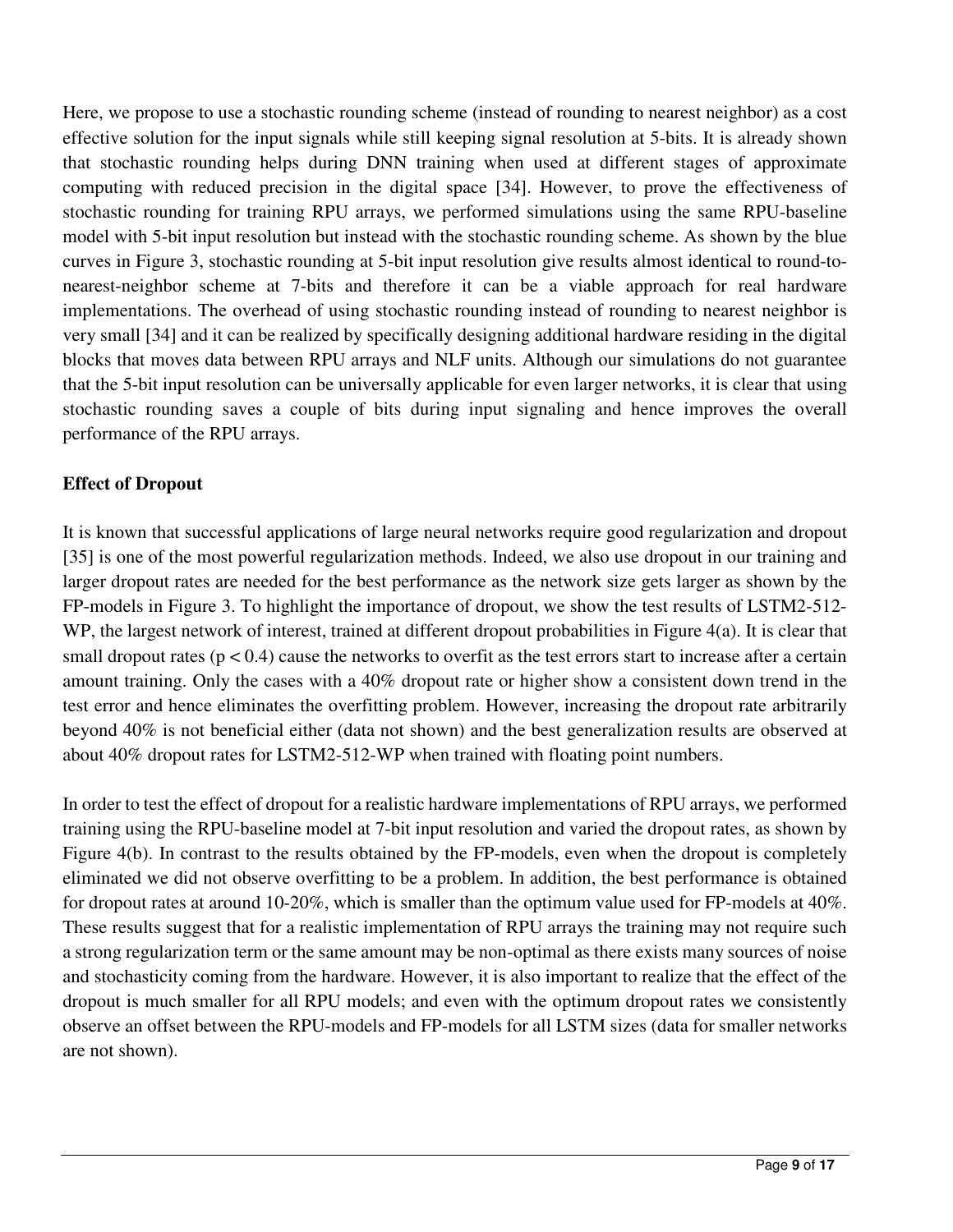

**Figure 4.** Test cross-entropy loss of two stacked LSTM networks with a hidden vector size of 512 trained on WP dataset. Lines with different colors correspond to **(A)** the model trained using floating point (FP) numbers **(B)** the RPU-baseline models using 7-bit input signal resolution, at different dropout probabilities,  $p$ .

## **Effect of Device Variations, Asymmetry and Number of States**

To understand the main cause of the offset observed between FP-baseline and RPU models we performed training using a range of RPU models. In each we selectively eliminate device imperfections to evaluate their influence on training performance. The summary of these training results on LSTM2-WP with different hidden vectors sizes are shown in Figure 5. The green curves in Figure 5 correspond to the models where device-to-device and cycle-to-cycle variations in the parameters  $\Delta w_{min}$  and  $|w_{ij}|$  are completely eliminated from their original values at 30%. Interestingly, eliminating of all this variability from the model does not improve the network performance compared to the RPU-baseline models as shown by red curves. Similarly, the cyan curves corresponding to RPU models with a larger number of states (4x more compared to baseline) also show test errors that are almost indistinguishable from the RPU-baseline model. Only the blue curves corresponding to RPU models without any device-to-device variation in the asymmetry parameter  $(\Delta w_{min}^+ / \Delta w_{min}^-)$  show an improvement and test errors get closer to the value achieved by the FP-baselines (shown by open circles). These results suggest that the number one factor that is limiting the performance of these networks is the asymmetry parameter and even a slight asymmetry term with only a 2% percent device-to-device variation is sufficient to be harmful. Only after the elimination of the asymmetry term, increasing the number of states further enhances the network performance as shown by magenta curves. We note that all RPU models shown in Figure 5 are simulated using a 7-bit input resolution in order not to introduce additional artifacts due to limited input resolution; and each model used the same dropout and learning rate that the FP-baseline is trained with.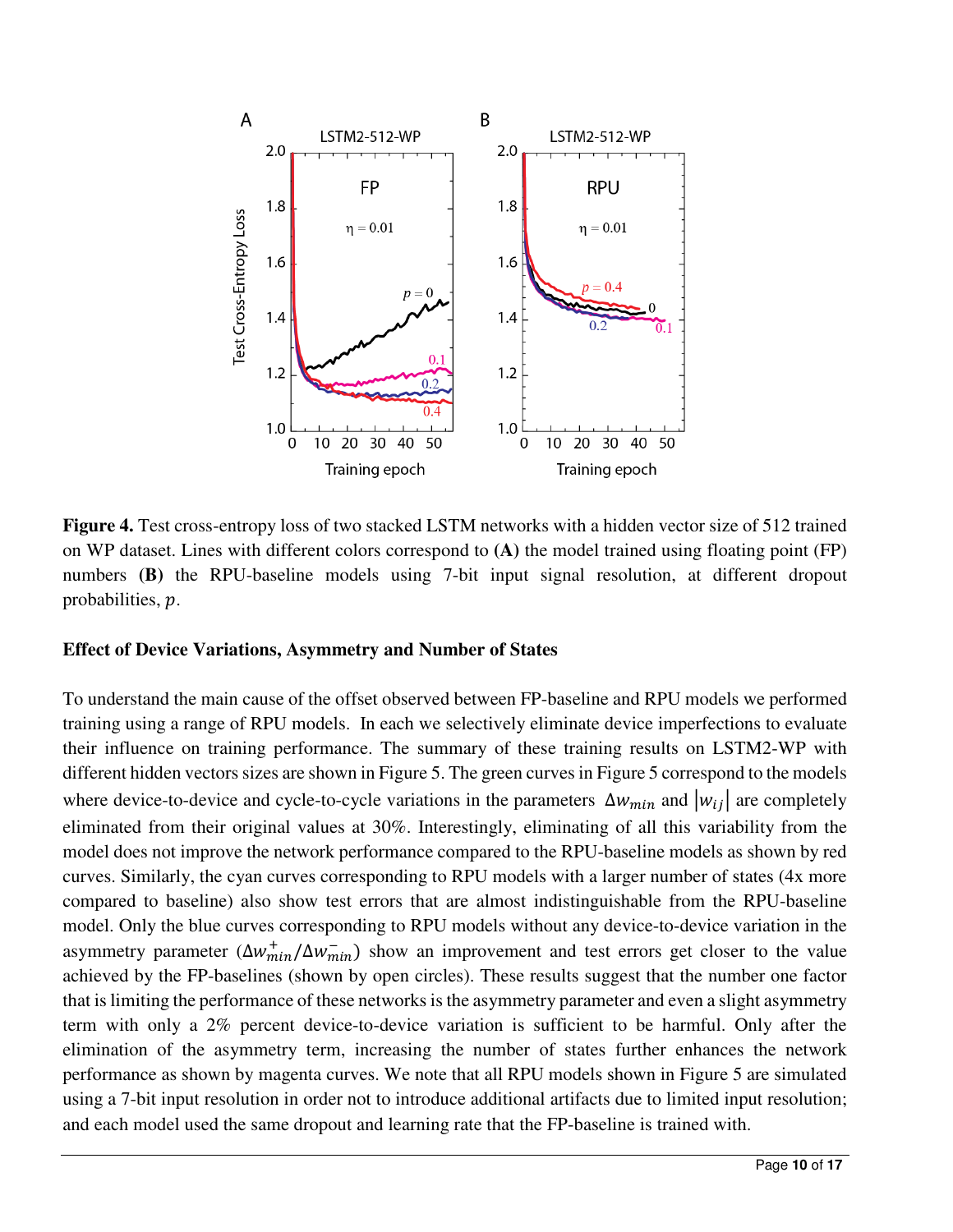

**Figure 5.** Test cross-entropy loss of two stacked LSTM networks (at different hidden vector sizes) trained on WP dataset. Open white circles correspond to the model where training is performed using floating point (FP) numbers. Simulation of RPU-baseline models are shown by red curves. Lines with different colors correspond to RPU models but for each model a set of device imperfections are selectively eliminated compared to the RPU-baseline model. Green curves: device-to-device and cycle-to-cycle variations in the parameters  $\Delta w_{min}$  and  $|w_{ij}|$  are completely eliminated. Cyan curves: the total number of states is increased by 4x. Blue curves: device-to-device variation in the asymmetry parameter is eliminated. Magenta curves: as for blue curves, but additionally the number of states are increased by 4x. All RPU models are trained with 7-bit input signal resolution with round-to-nearest-neighbor scheme. Since the simulation run times were limited to 7 days, some curves stop early before reaching 50+ epochs.

## **DISCUSSION AND CONCLUSIONS**

The application of the RPU device concept for training LSTM blocks is shown to be very similar to the training of fully connected layers. A single vector operation performed on the RPU array computes all of the linear transformations needed for a single time step in parallel regardless of the LSTM block size. We assume that all other non-linear operations are performed outside the array by using programmable digital circuits and that the results are sent back to the same RPU array for the next step of the calculations. This realizes the weight sharing that happens between different time steps. We note that these programmable digital blocks control the signal flow and also perform different types of computations; hence it becomes very easy to implement other kinds of recurrent networks on the same hardware. For instance gated recurrent units (GRU) [36], dilated RNNs [37] or other more complex RNN architectures [38] can be mapped to RPU arrays in a similar fashion by simply changing the computations performed on the digital circuits. We emphasize that the concepts described here are more general and can be applied to map other more complex neural networks including a mixture of recurrent, convolutional and fully connected layers by simply reprogramming digital blocks that compute the non-linear functions and control the signal flow.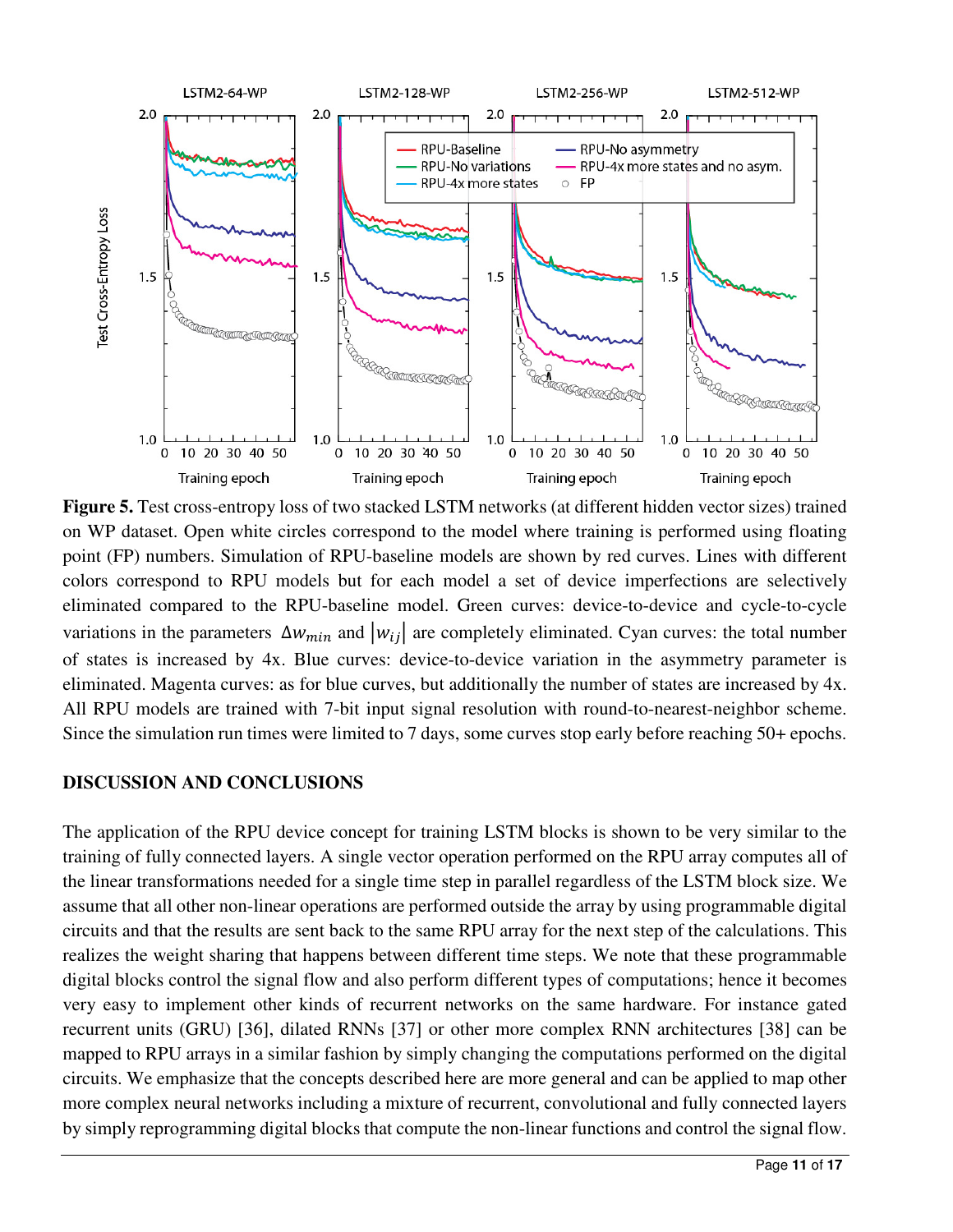The operations performed on the arrays are identical for different network architectures including fully connected, convolutional or recurrent networks. However, it is not obvious that the same device constraints derived from a small fully connected network can be generalized to give competitive training accuracies for larger and complex networks on larger datasets. The LSTM networks studied here is an attempt to test the effect of different hardware noise and device variations on the training performance in a much more challenging task. We note that the array sizes used for the LSTM2-512-WP model are  $(2048 \times 600)$ ,  $(2048 \times 1029)$  and  $(87 \times 513)$  and these arrays are much larger than the ones used for the fully connected network studied in [22] with sizes of  $(256 \times 785)$ ,  $(128 \times 257)$  and  $(10 \times 129)$ . In addition, the training sequence is consisting of about 3M characters for the WP dataset compared to 60K training images in the case of MNIST dataset. The combination of larger array sizes and more training examples makes the training of these LSTM networks about 1000x (1500x for LK dataset) more challenging than training the MNIST dataset on the aforementioned fully connected network. Interestingly, the 2% variation in the asymmetry term that was sufficient to train the fully connected network at the level of floating point model accuracy is shown to be not sufficient for these LSTM networks. This result suggests that the asymmetry parameter becomes increasingly more critical for larger scale networks and it may require special attention during hardware design and development.

The performance benefits of the RPU approach for LSTM networks can be calculated using the design considerations described in [22]. For an LSTM block, computation steps dependent on the computations in previous time steps and additionally on computations in the previous LSTM blocks if stacked LSTM networks are used. Therefore, a pipelined microarchitecture design is required to utilize multiple RPU arrays that can perform concurrent computations corresponding to the different computation steps of the data. Assuming a fully pipelined architecture and the LSTM2-512-WP model, there would be a total of 3.4M RPU devices active at any given time residing on 3 different arrays. Using a measurement (cycle) time of roughly  $t_{meas} = 80 \text{ ns}$  [22] for each forward, backward and update cycles, we can estimate the total RPU accelerator chip performance using the below simple formula

$$
Throughput = \frac{2 \times Total\_RPU\_Count}{t_{meas}} \text{ }Ops/s \tag{10}
$$

where the factor of 2 comes from the multiplication and the summation operations performed on each RPU device. This yields a throughput of 85  $TeraOps/s$  for the LSTM2-512-WP model. This is already significantly higher than the peak single precision throughput of an NVIDIA Tesla P100 at about  $10$  TeraOps/s. Thus the performance benefits of the RPU approach becomes already apparent for the sizes of the LSTMs investigated here, and once it is applied to much larger problems with a total number of RPU devices reaching billions, throughput of an RPU accelerator chip exceeds the throughput of todays' advanced GPUs and accelerators by more than 1000x.

In order for RPUs to be a competitive technology, however, the symmetry requirement of the weight update needs to be addressed. Accomplishing such symmetrically switching analog devices as needed is a difficult task. Besides material engineering, circuit assisted solutions combined with algorithmic modifications might, conceivably, relax the material requirements. One example of an almost perfectly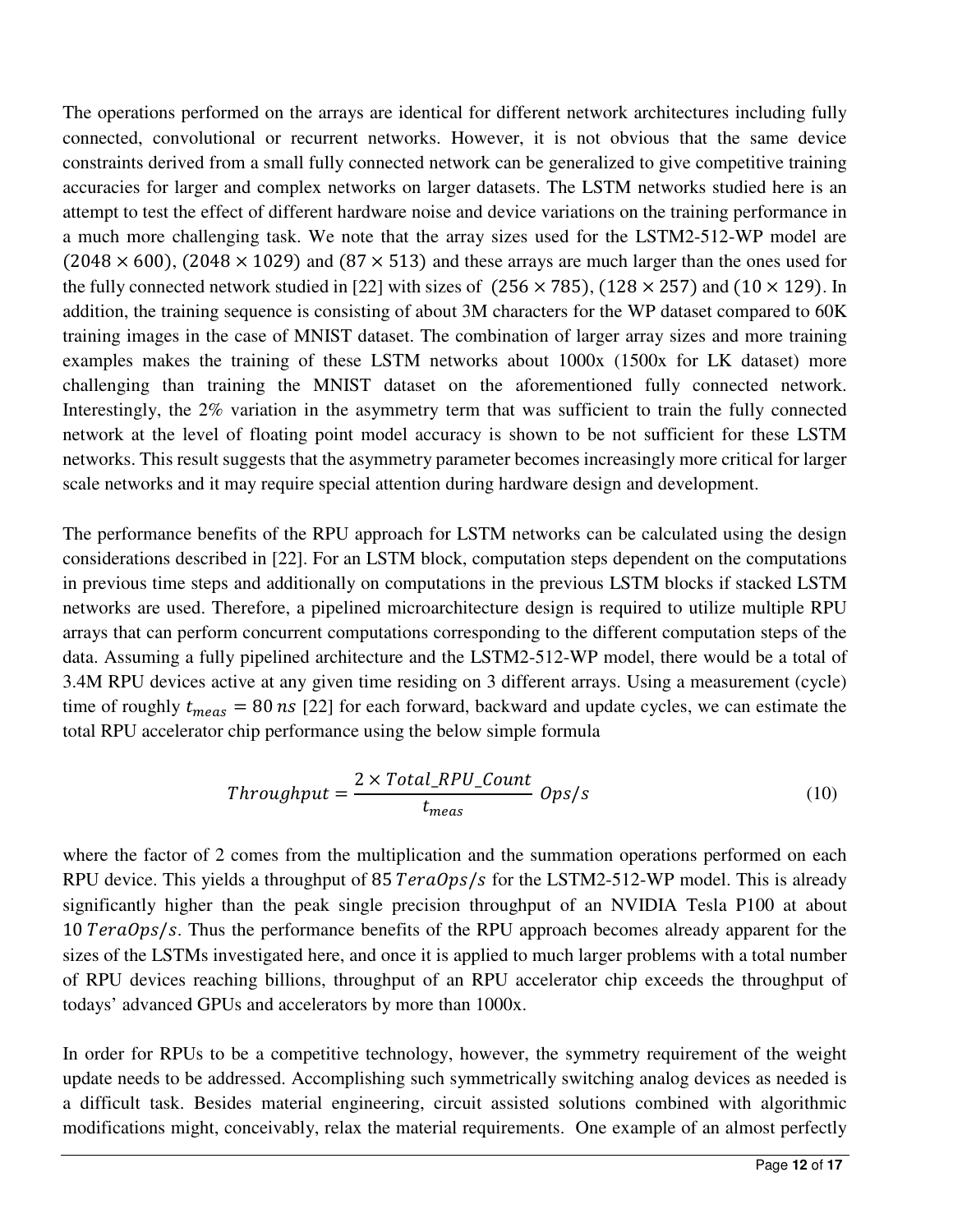symmetric RPU is demonstrated by designing analog CMOS [39] [40] (so called CMOS-RPU) that performs the updates using a current source and sink circuitry and stores the weight as charge on a capacitor. In this design, it is shown that symmetry is achieved by properly balancing the current source and sink that incrementally change the stored charge on the capacitor. Device leakage, device mismatch and charge retention on the capacitor are critical components for the scalability to larger networks. Functionality of this RPU concept comes at the cost of significant circuit overhead. In contrast to the CMOS-RPU approach, there are device options available that may be used to realize the RPU concept. One noteworthy device concept is the so called LISTA device [25] that shows significantly more symmetric behavior if a current pulsing scheme is used. However, this current pulsing scheme would also require a current source and sink circuitry similar to the ones used in the CMOS-RPU design. A simple constant voltage pulsing scheme is difficult to realize for the demonstrated LISTA devices in an array configuration due to the built-in voltage which depends on the individual weight state of each node. By properly selecting the materials used in the device stack this built-in voltage problem can be mitigated and it is an interesting research direction for realizing a symmetric RPU concept. Finally, we note that PCM devices [27] [23] are promising candidates to realize the RPU concept. PCM elements change their conductance gradually at one polarity (SET) and very abruptly at the opposite polarity (RESET). Therefore, the weight is encoded in a pair of PCM elements that operate in SET mode in a differential configuration. Non-linearities and conductance saturation are detractors for optimal performance. However, using appropriate CMOS circuit elements these detractors can be overcome and provide a possible solution for deep learning [31].

It is clear that a global asymmetry term, uniform among all devices, can be fixed easily by the supporting peripheral circuits using different voltage pulses for up and down changes for the whole array without requiring a serial access to each device. However, if there is a slight device-to-device variation that causes a local asymmetry term such a compensation is not possible without leaving the parallel operation of the array. Given that these arrays would be fully utilized and always busy in a pipelined design to get the most performance benefits, any kind of interruption to the parallel operations may become too costly no matter how infrequent the interruption is. Therefore, the area, power and especially the time cost of these engineering solutions need to be sized properly as it may significantly reduce the benefits of using analog arrays for DNN training.

In summary, we believe that the RPU concept is a very promising candidate to accelerate the training of a range of complex deep neural networks, however, its success strongly depends on realizing a cross-point that can change its state in a symmetrical fashion. Once the symmetry problem is overcome, the RPU concept can provide unprecedented acceleration factors reaching 10,000x compared to the digital counterparts [22]. For a highly optimized digital hardware one can think of fitting tens of thousands of multiplication and summation units on a single chip. However, even these numbers look miniscule when compared to an RPU approach, as a single RPU array consisting of 4096x4096 cross-points can perform 16 million multiplication and summation operations all in parallel in the analog domain by using only a fraction of the chip area. Using multiple arrays simultaneously would make the throughput of analog accelerator chip even more impressive reaching 3-4 orders of magnitude larger than the digital only solutions. Therefore, large problems of interest for business applications that currently require days of training on multiple digital hardware can take only minutes using a single RPU based analog accelerators.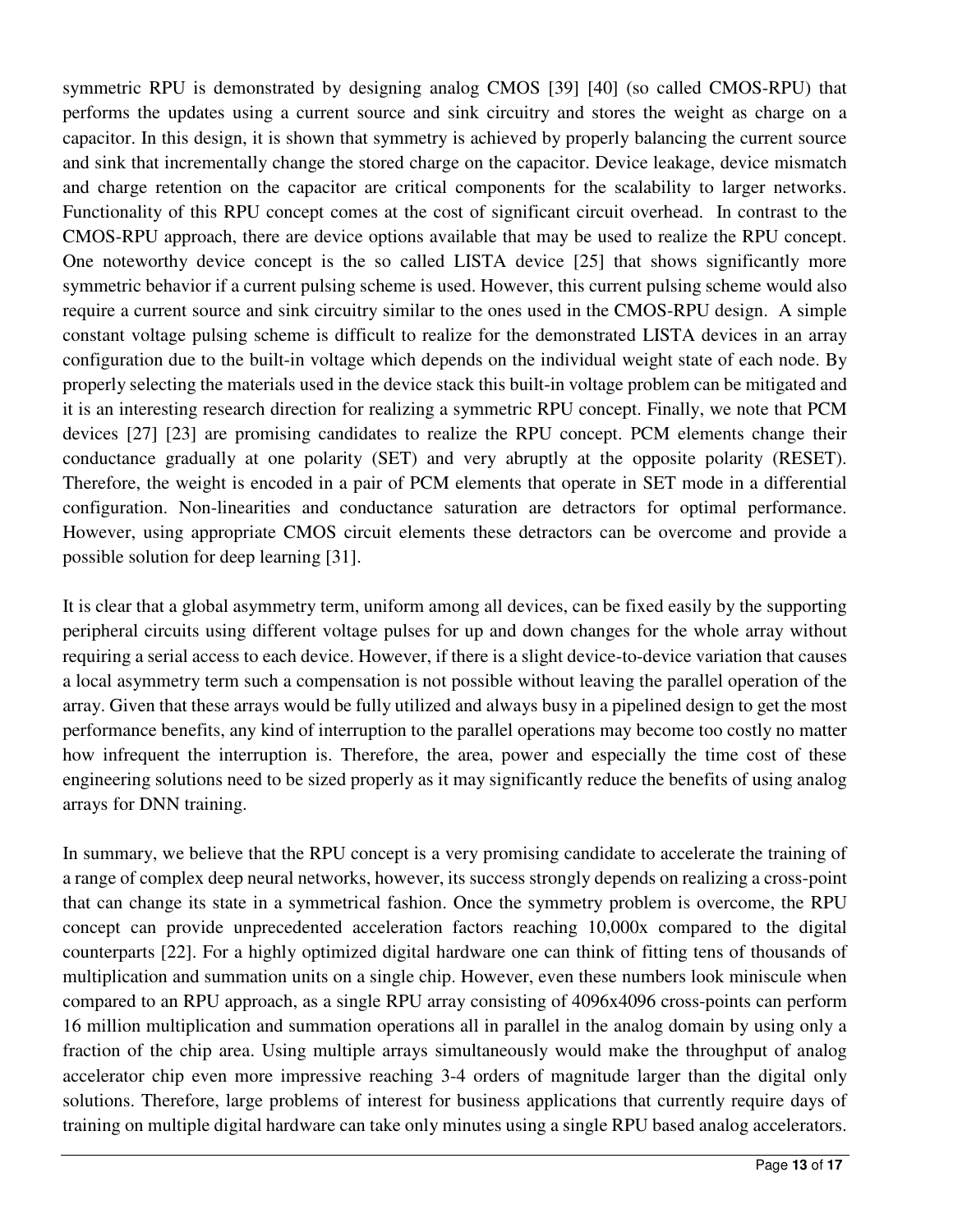#### **REFERENCES**

- [1] Y. LeCun, Y. Bengio and G. Hinton, "Deep learning," *Nature,* vol. 521, pp. 436-444, 2015.
- [2] M. Ravanelli, P. Brakel, M. Omologo and Y. Bengio, "A Network of Deep Neural Networks for Distant Speech Recognition," *arXiv:1703.08002v1 [cs.CL],* 2017.
- [3] G. Hinton, L. Deng, G. Dahl, A. Mohamed, N. Jaitly, A. Senior, V. Vanhoucke, P. Nguyen, T. Sainath and B. Kingsbury, "Deep neural networks for acoustic modeling in speech recognition: The shared views of four research groups," *IEEE Signal Processing Magazine,* pp. 82-97, 2012.
- [4] R. Jozefowicz, O. Vinyals, M. Schuster, N. Shazeer and Y. Wu, "Exploring the Limits of Language Modeling," *arXiv:1602.02410 [cs.CL],* 2016.
- [5] R. Collobert, J. Weston, L. Bottou, M. Karlen, K. Kavukcuoglu and P. Kuksa, "Natural Language Processing (Almost) from Scratch," *Journal of Machine Learning Research,* vol. 12, pp. 2493-2537, 2012.
- [6] A. Krizhevsky, I. Sutskever and G. Hinton, "Imagenet classification with deep convolutional neural networks," *NIPS,* pp. 1097-1105, 2012.
- [7] Y. Chen, J. Li, H. Xiao, X. Jin, S. Yan and J. Feng, "Dual Path Networks," *arXiv:1707.01629 [cs.CV],* 2017.
- [8] Y. Wu, "Google's Neural Machine Translation System: Bridging the Gap between Human and Machine Translation," *arXiv:1609.08144 [cs.CL],* 2016.
- [9] Y. LeCun, L. Bottou, Y. Bengio and P. Haffner, "Gradient-Based Learning Applied to Document Recognition," *Proceedings of the IEEE,* vol. 86, no. 11, pp. 2278-2324, 1988.
- [10] K. He, X. Zhang, S. Ren and J. Sun, "Delving Deep into Rectifiers: Surpassing Human-Level Performance on ImageNet Classification," in *2015 IEEE International Conference on Computer Vision (ICCV)*, 2015.
- [11] Z. C. Lipton, J. Berkowitz and C. Elkan, "A Critical Review of Recurrent Neural Networks for Sequence Learning," *arXiv:1506.00019 [cs.LG],* 2015.
- [12] S. Hochreiter and J. Schmidhuber, "Long Short-Term Memory," *Neural Computation,* vol. 9 (8), pp. 1735- 1780, 1997.
- [13] A. Karpathy, J. Johnson and L. Fei-Fei, "Visualization and Understanding Recurrent Networks," *ICLR,* 2016.
- [14] A. Karpathy and L. Fei-Fei, "Deep Visual-Semantic Alignments for Generating Image Descriptions," *CVPR,*  2015.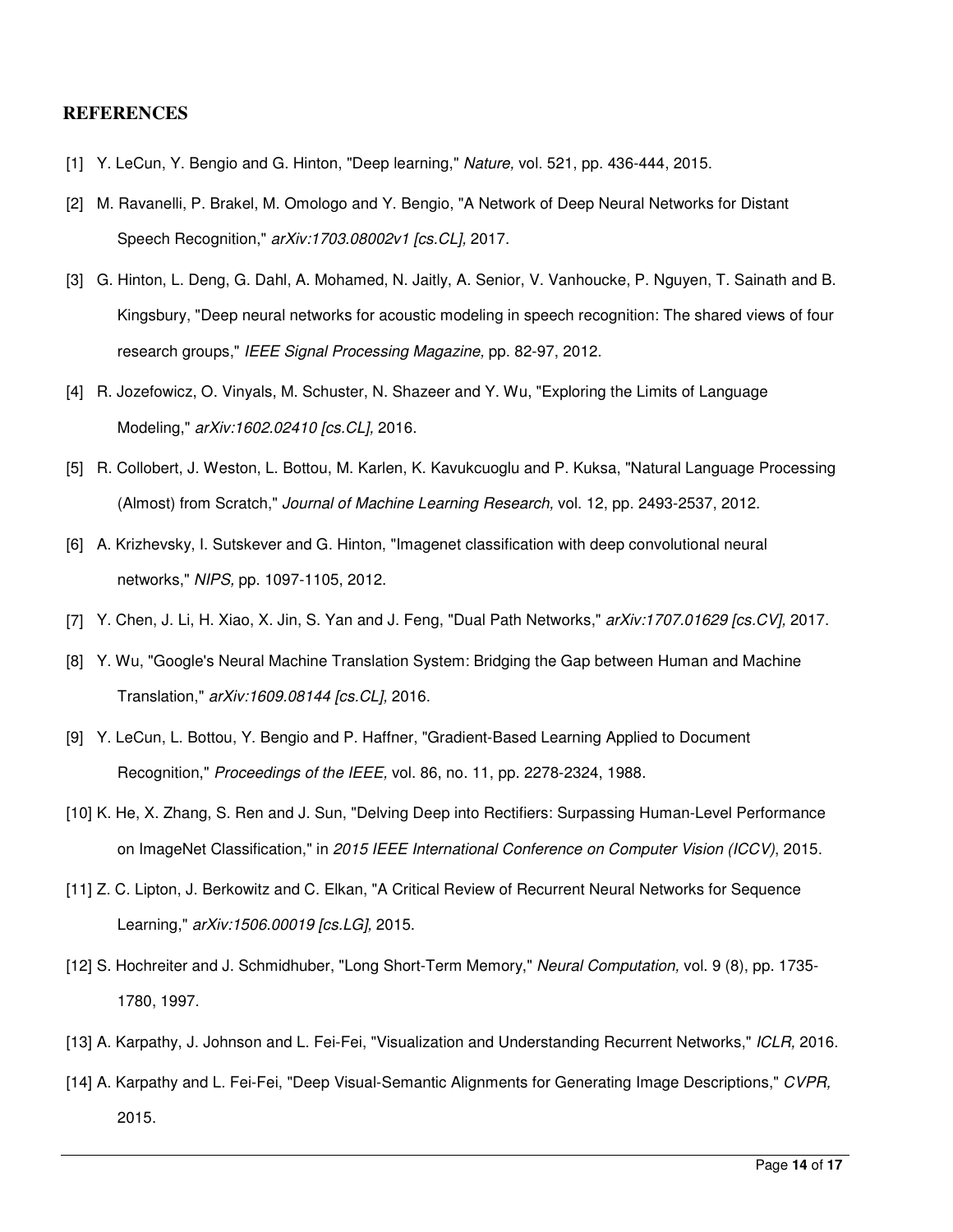- [15] T. Chilimbi, Y. Suzue, J. Apacible and K. Kalyanaraman, "Project Adam: Building an efficient and scalable deep learning training system," *OSDI,* vol. 14, pp. 571-582, 2014.
- [16] S. Gupta, W. Zhang and F. Wang, "Model Accuracy and Runtime Tradeoff in Distributed Deep Learning: A Systematic Study," *Proceedings of the 26th International Joint Conference on Artificial Intelligence (IJCAI),* 2017.
- [17] J. Dean, G. Corrado, R. Monga, K. Chen, M. Devin, Q. Le, M. Mao, M. Ranzato, A. Senior, P. Tucker, K. Yang and A. Ng, "Large scale distributed deep networks," in *NIPS'12*, 2012.
- [18] A. Coates, B. Huval, T. Wang, D. Wu and A. Ng, "Deep learning with COTS HPC systems," *ICML,* 2013.
- [19] J. Emer, V. Sze and Y. Che, "Tutorial on Hardware Architectures for Deep Neural Networks," in *IEEE/ACM International Symposium on Microarchitecture (MICRO-49)*, 2016.
- [20] N. P. Jouppi, C. Young, N. Patil, D. Patterson, G. Agrawal, R. Bajwa, S. Bates and S. Bhatia, "In-Datacenter Performance Analysis of a Tensor Processing Unit," *arXiv:1704.04760 [cs.AR],* 2017.
- [21] A. Sodani, "Knights Landing (KNL): 2nd Generation Intel Xeon Phiprocessor," in *Hot Chips 27*, Cupertino, 2015.
- [22] T. Gokmen and Y. Vlasov, "Acceleration of Deep Neural Network Training with Resistive Cross-Point Devices," *Frontiers in Neuroscience,* 2016.
- [23] G. Burr, R. Shelby, A. Sebastian, S. Kim, S. Kim, S. Sidler, K. Virwani, M. Ishii, P. Narayanan, A. Fumarola, L. Sanches, I. Boybat, M. Le Gallo, K. Moon, J. Woo, H. Hwang and Y. Leblebici, "Neuromorphic computing using non-volatile memory," *Advances in Physics : X,* pp. 89-124, 2017.
- [24] S. Agrawal, T. Quach, O. Parekh, A. Hsia, E. DeBenedictis, C. James, M. Marinella and J. Aimone, "Energy Scaling Advantages of Resistive Memory Crossbar Computation and Its Application to Sparse Coding," *Frontiers in Neuroscience,* 2016.
- [25] E. Fuller, F. El Gabaly, F. Leonard, S. Agarwal, S. Plimpton, R. Jacobs-Gedrim, C. James, M. Marinella and A. Talin, "Li-Ion Synaptic Transistor for Low Power Analog Computing," *Advanced Materials,* vol. 29, p. 1604310, 2017.
- [26] P. Chen, B. Lin, I. Wang, I. Hou, J. Ye, S. Vrudhula, J. Seo, Y. Cao and S. Yu, "Mitigating Effects of Nonideal Synaptic Device Characteristics for On-chip Learning," in *ICCAD '15*, Austin, TX, 2015.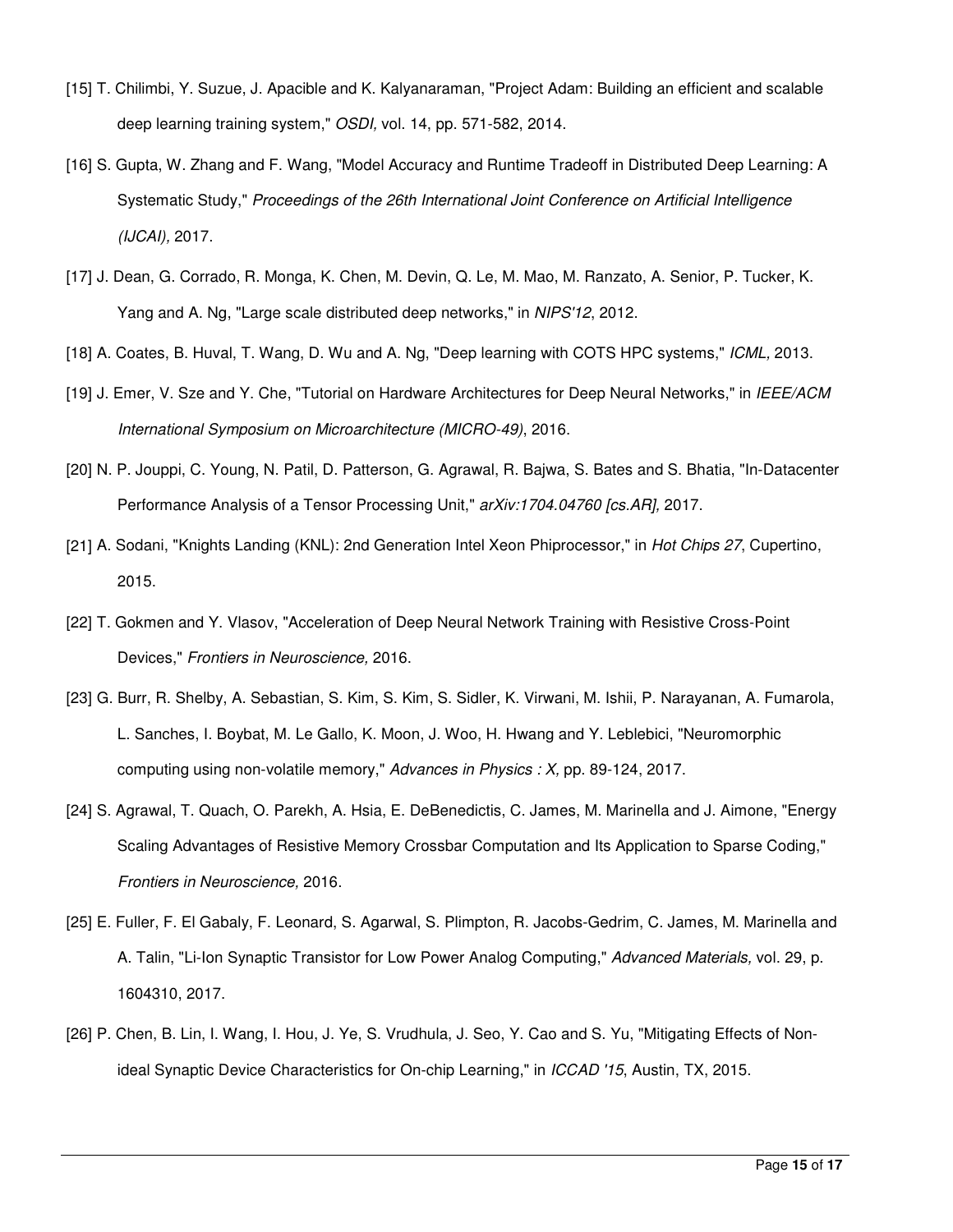- [27] G. Burr, P. Narayanan, R. Shelby, S. Sidler, I. Boybat, C. di Nolfo and Y. Leblebici, "Large-scale neural networks implemented with non-volatile memory as the synaptic weight element: Comparative performance analysis (accuracy, speed, and power)," *IEDM (International Electron Devices Meeting),*  2015.
- [28] M. Prezioso, F. Merrikh-Bayat, B. Hoskins, G. Adam, A. Likharev and D. Strukov, "Training and operation of an integrated neuromorphic network based on metal-oxide memristors," *Nature,* pp. 61-64, 2015.
- [29] T. Gokmen, M. Onen and W. Haensch, "Training Deep Convolutional Neural Networks with Resistive Cross-Point Devices," *Front. Neurosci.,* vol. 11, p. 538, 2017.
- [30] S. Agrawal, S. Plimpton, D. Hughart, A. Hsia, I. Richter, J. Cox, C. James and M. Marinella, "Resistive Memory Device Requirements for a Neural Network Accelerator," *IJCNN,* 2016.
- [31] S. Ambrogio, P. Narayanan, H. Tsai, R. M. Shelby, I. Boybat, C. di Nolfo, S. Sidler and M. Giordano, "Equivalent-Accuracy Accelerated Neural Netrowk Training using Analog Memory," *Nature (accepted for publicaiton).*
- [32] D. Rumelhart, G. Hinton and R. Williams, "Learning representations by back-propagating errors," *Nature,*  vol. 323, pp. 533-536, 1986.
- [33] W. Zaremba, I. Sutskever and O. Vinyals, "Recurrent Neural Network Regularization," *arXiv:1409.2329 [cs.NE],* 2014.
- [34] S. Gupta, A. Agrawal, K. Gopalakrishnan and P. Narayanan, "Deep Learning with Limited Numerical Precision," 2015.
- [35] N. Srivastava, G. Hinton, A. Krizhevsky, I. Sutskever and R. Salakhutdinov, "Dropout: A Simple Way to Prevent Neural Networks from Overfitting," *Journal of Machine Learning Research,* vol. 15, pp. 1929- 1958, 2014.
- [36] K. Cho, B. van Merrienboer, C. Gulcehre, D. Bahdanau, F. Bougares, H. Schwenk and Y. Bengio, "Learning Phrase Representations using RNN Encoder-Decoder for Statistical Machine Translation," *arXiv:1406.1078 [cs.CL],* 2014.
- [37] S. Chang, Y. Zhang, W. Han, M. Yu, X. Guo, W. Tan, X. Cui, M. Witbrock, M. Hasegawa-Johnson and T. S. Huang, "Dilated Recurrent Neural Networks," *arXiv:1710.02224 [cs.AI],* 2017.